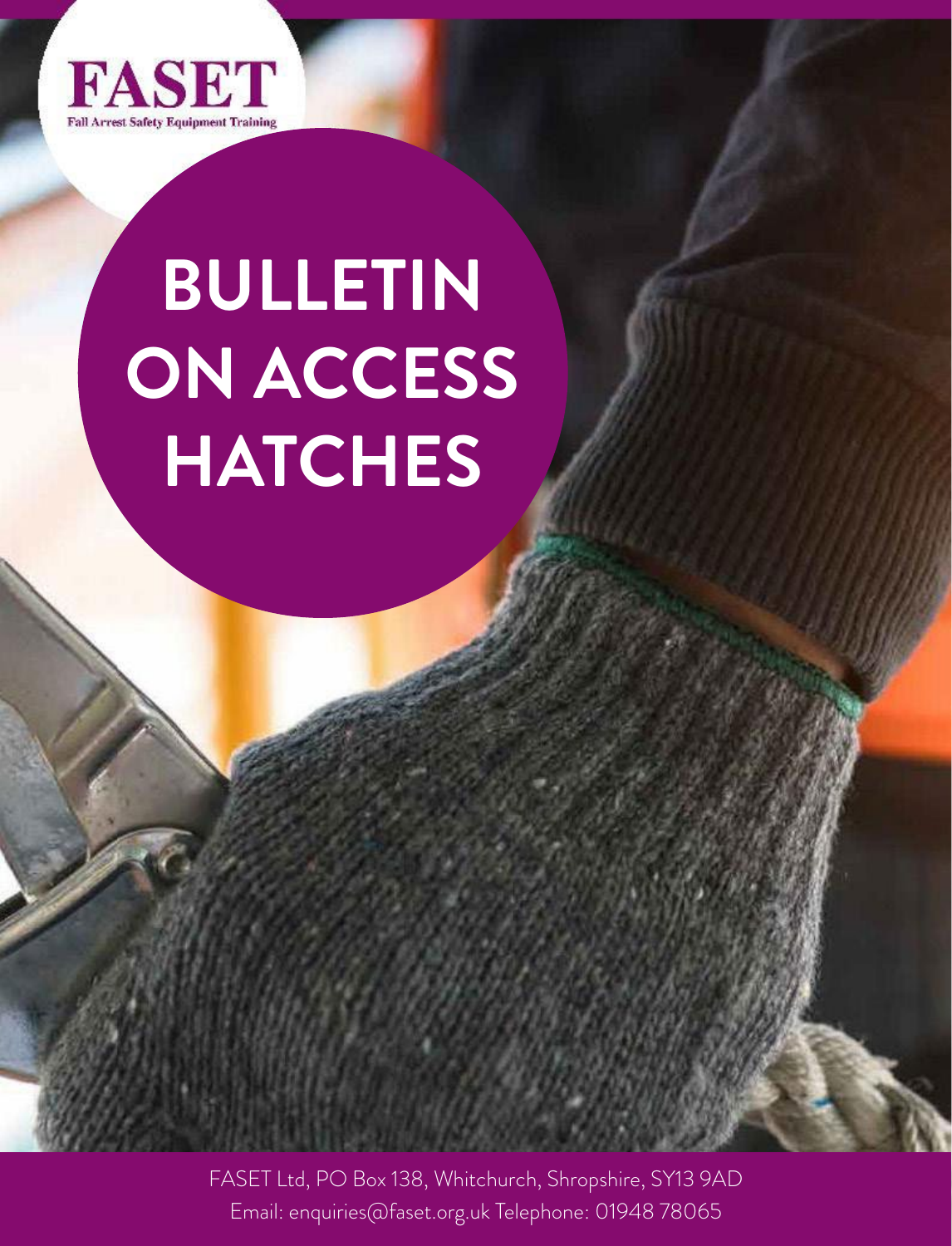

#### **SAFETY ALERT ON FALLS FROM HEIGHT ON UPPER FLOORS SAFETY ALERT ON FALLS FROM HEIGHT ON UPPER FLOORS IN ETT ALLIN ON TALLS** CAFETY ALEDT ON FALLS FROM LIFICUT ON LIDDED FLOORS **SAFLIT ALLINT ON FALLS FINOM HEIGHT ON OFFER FLOORS**

#### IN HOUSE BUILDING AND OTHER CONSTRUCTION attempt to support the weakened floor.

There have been two recent serious incidents where individuals have received life changing injuries resulting from inadequate and unplanned access arrangements on the upper floors of construction sites. In both cases, although the floors appeared complete, alterations had taken place in the upper floors but inadequate planning, design and control measures resulted in arrangements that were unsafe, leading to the falls.

The floors were simply cut out but were not provided with adequate support; and were of a size big enough to allow the person to fall through. The resulting falls were from 2.5 metres onto a concrete floor. In both cases the faults were not immediately visible and a failure to appropriately sign and advise the site operatives of their presence, or put adequate control measures in place resulted in the falls and therefore the significant life changing  $\blacksquare$ injuries. The system  $\blacksquare$  is the checked standard ( $\blacksquare$ and handed over as compliant by a competent person prior to works commencing.

FASET therefore strongly recommends the following actions be taken:-

## On upper floors of New Build Houses or other construction, during erection and dismantle of Platform Decking Systems, there are Falls From Height risks, which must be managed.

- Upper floor Timber Floors are still temporary until fully completed and should be part of the main contractors' site inspection/quality and monitoring control process and Temporary Works Register.
- Any alterations to upper floors should be adequately designed by a competent Temporary Works Designer and signed off by the Temporary Works Co-ordinator prior to any access. This includes the provision of access hatches for materials and personnel and/or BS EN 13374 Class A temporary edge protection systems.
- In accordance with BS 5975 (Temporary Works Standard), all temporary access arrangements should be checked and handed over as compliant by a competent person prior to works commencing.<br>and handed over as compliant by a competent person prior to works commencing.
- Site management should plan the works so that Decking Installers' safety requirements are considered prior to works commencing, including safe access to and on upper floors.

#### **For what do I need to do?** • The correct type of Access Hatch needs to be identified and used and used in the correct to be identified and used installed and used installed and used installed and used installed and used i accordance with the manufacturer's user instructions.

### Site Managers, Project Managers & Deputies Responsibilities

- Ensure the presence of any temporary hatch arrangements is communicated to the workforce, including monic the presence of any<br>platform decking installers.
- $\bullet$  Ensure you are personally aware of, and comfortable with your risk control arrangements.
- Ensure the control systems are adequate. **EXEN 13374 Class A and installed in accordance with BS EN 13374** Class A and installed in accordance with BS EN 13374 Class A and installed in accordance with BS EN 13374 Class A
- Ensure that any temporary hatch or edge protection has been checked to be in accordance with any Temporary Works Design.

#### **Supervisors**

- Review this activity and identify workers at risk, ensure you are clear what controls should be in place
- Hold a discussion with your work teams and highlight the specific dangers of this activity
- $\bullet$  Ensure all controls are workable, communicated, in place and maintained  $-$  STOP the work if not

#### **Installers**

- Ensure this brief is communicated to you, understand the controls and use them
- Provide ideas or input that could make the job safer and STOP work if you feel it is unsafe

#### For more information about FASET, contact:

**FASET** PO BOX 138, WHITCHURCH SHROPSHIRE, SY13 9AD

- $T + 44(0)1948780652$
- E enquiries@faset.org.uk
- W www.faset.org.uk